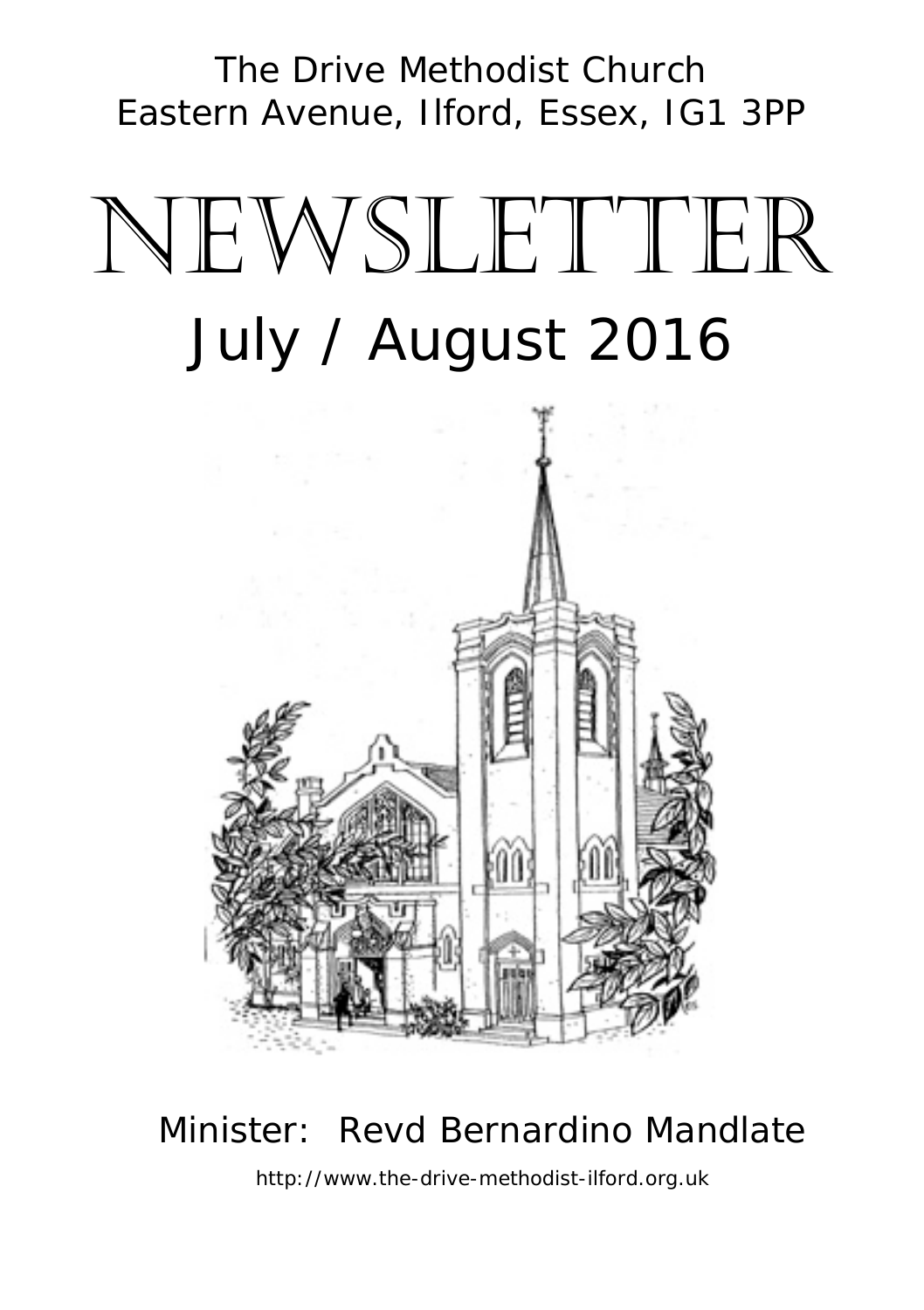#### **A Summer message From Revd. Bernardino Mandlate**

#### **Friends**

I am writing this letter at a crucial time in the history of this country, as the results of the referendum to quit the EU sink in. A decision, which I understand to be advisory, has been made to quit the EU. I pray that as ponder upon the decision made by our votes, we are able to begin to adjust?! and reflect on the implications that may come out of it. We've seen already the reaction of the markets, the knock on the value of the Pound against other currencies, the likely hood of the petrol rise and subsequent increase on the prices of goods. Let's hope for the best even in this time of uncertainty.

Immigration is a big issue which whether we stay in or we quit the EU, will not go away. The world has become a global village for any country to be insulated 'against' immigration. What is needed in the world today is a proper sharing of the world's resources, a proper distribution of wealth which will enable countries to deal with poverty and reduce the need for migration and not insulation of one country or the other. We are one humanity and we belong together.

Friends, we are being asked to think about our future as a church congregation. We had a brief conversation during one of services which by no means exhausted possibilities. What do we think/expect in next three to five years and what resources would we have to succeed in reaching that vision/goals?! I am asking each one of you to have a further think and write us a line or two with your views. The church belongs to all of us, your views matters to us. Please give yourself time to contribute with your views and thoughts.

Summer is here. School holidays are here in a few weeks more. Many of us will be busy entertaining children and trying to entertain ourselves too. As you do so, spare some time for God. He gives us all the joys and the pains that come along with joy. God wants us happy. God expects worship. We shouldn't take a holiday from God as well. He loves us so much that He gave us His Only Son to come into the world and be one like us and die for us. He deserves our time however busy we may think we are. Give God your time.

Have a blessed summer.

May the good Lord keep you blessed. *Bernardino*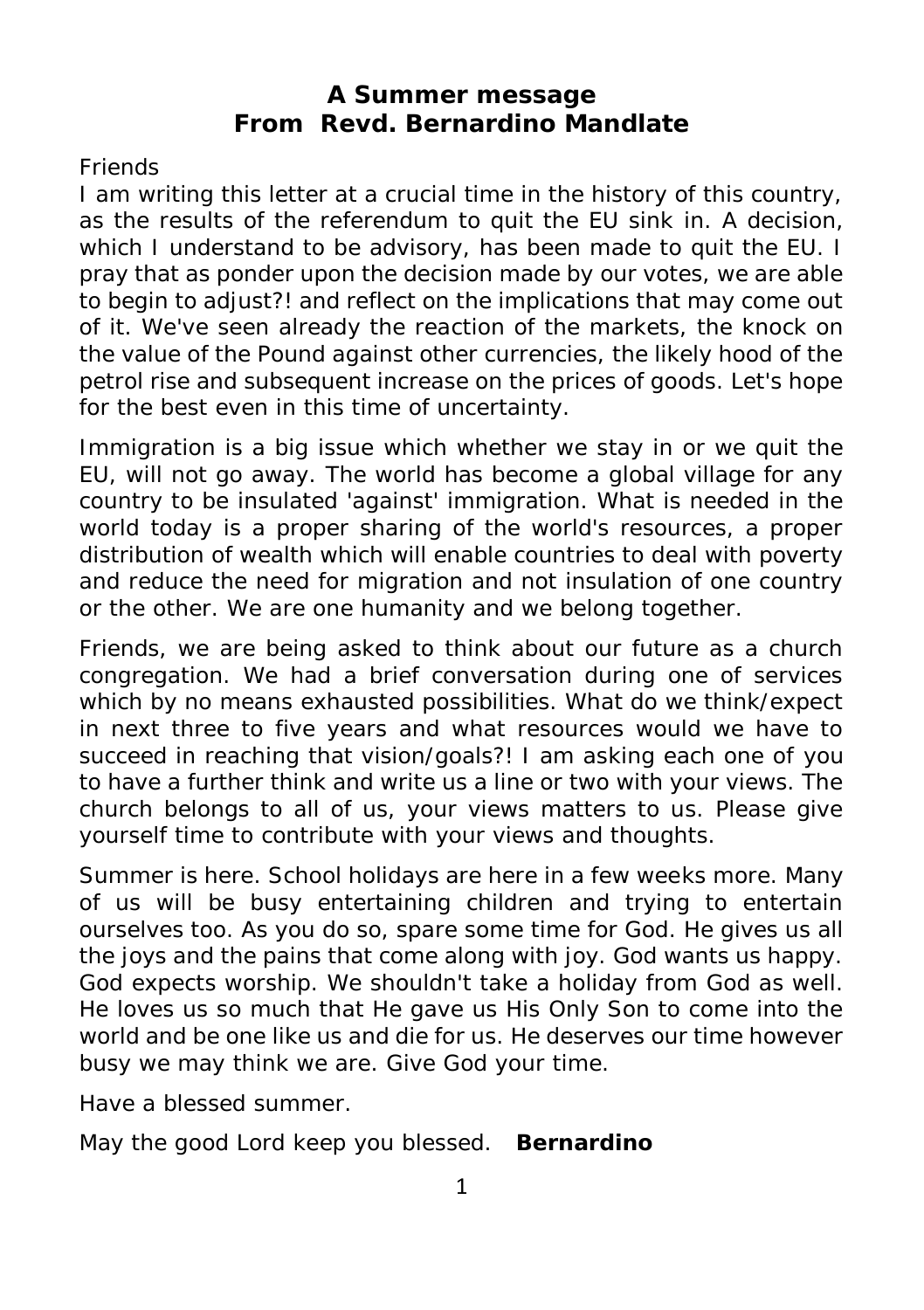# **From the Editor**

This edition is a two-month edition, which is normal during these mid- Summer months.

I have been getting a little concerned lately at the shortage of material I have been receiving. It has made me wonder if the newsletter is of any value. I together with some of the other senior members do our best to make it informative and meaningful, but we really do need to have items which reflect the broad age range we have the privilege to have attending our Sunday services.

I have no intention of discontinuing the newsletter, but really would appreciate help from you all. *Roy Brunnen*.

## **My Thanks**

I wish to thank everyone for their prayers, messages, cards and visits after my recent surgery.

I enjoyed my convalescence and am now feeling fine. *Susan Ruckes.*

**Raysin Hope tea in the garden.**

Many thanks to everyone who supported our fundraising on the 11<sup>th</sup> June. I'm delighted to report that a final total of £615 was raised for our funds. Considering the torrents of rain that fell, everyone found some shelter and it became tea in the front room, the back room, the kitchen and the hall. It was a lively afternoon and the children had a great time as the sandpit and rain made the patio nice and sludgy, although we did have one tricky moment as one of the children came sliding into the kitchen. All safe and sound and comments were "what a great afternoon". Yes it was although a little wet! My thanks to everyone.

*Anne Dellow*.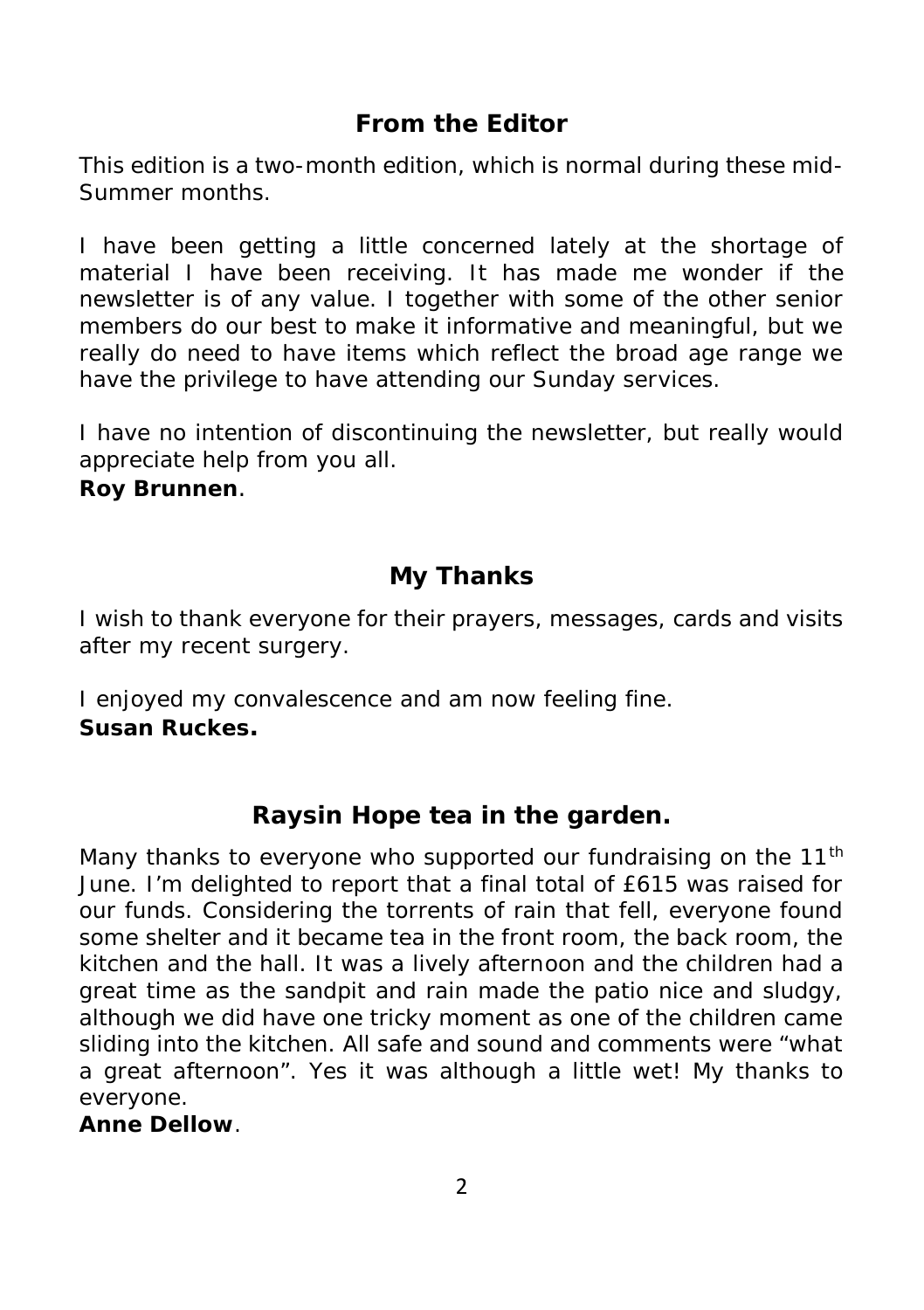# **Church BBQ Sunday 3rd July**

The annual church BBQ is taking place, at the Rodings, after the Church anniversary service on 3rd July. Any offers of help to set up tables and chairs will be much appreciated. If you have your own fold up chairs then please bring them along.

Please sign the list at the back of the church to let us know if you are coming and what food you will be bringing. Lifts to the Rodings can be arranged.

Thank you *Jo and Michelle*

## **Action for children Sunday 10th July**

Action for children Sunday is designated by the Methodist church as one of its special Sundays. It is a time to reflect on and celebrate the work of its children's charity.

We are very pleased that during the service we will have a speaker from Action for children to tell us about the work that they do.

The Chorale will be singing and members of the Junior church team will be taking part too. *Jo*

#### **Action for Children cream tea afternoon Saturday 20th August 2.30 – 4.30pm**

You are all invited to enjoy a cream tea in aid of the charity Action for Children.

This will take place in the parlour. Hope to see you there. *Jo Wright*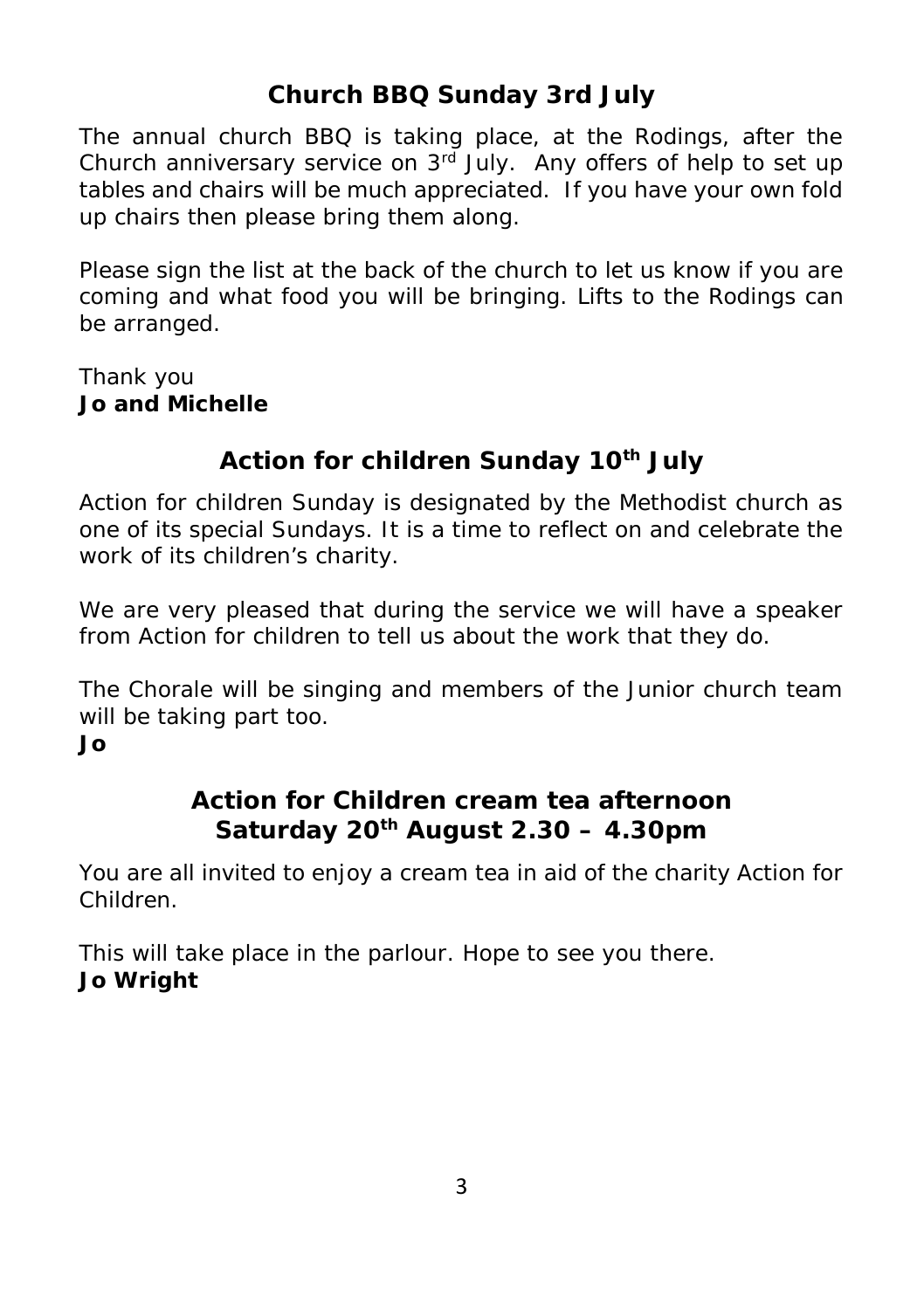#### **Dates for Junior church during the summer**

Over the summer there are some dates when we won't be able to use the hall building. These are  $31<sup>st</sup>$  July and the  $7<sup>th</sup>$  and  $14<sup>th</sup>$  August. Obviously all young people will be welcome in the services, but on the 7<sup>th</sup> and 14<sup>th</sup> August we will be having a "chill out" session for them in the parlour. Come along to find out what we will be doing! *Jo*

#### **Restarting the Harvest lunch**

Hello everyone,

I was a little disappointed at the stoppage of the Harvest lunch and so with the help of others I would like to start it back up again. The Harvest lunch was after the Harvest service and church meeting.

The Harvest Festival is a celebration of the food grown on the land. Thanksgiving ceremonies and celebrations for a successful harvest are both worldwide and very ancient. The Harvest lunch was a nice time for everyone to be together.

It used to be in the hall across from the church where there would be tables already set up and waiting for your arrival. There would be some prayers from the reverend before we dug into the yummy food provided by everyone together.

I really enjoyed the Harvest lunches and that's how I remembered them, fun and a good time with everyone. Please help me to make the Harvest lunch a reality again. I can't do this on my own so I will need quite a few people to help organize and plan for it to work. Please speak to me if you can help. I will usually be with my mum when Junior Church has finished.

Thank you *Thea Garner*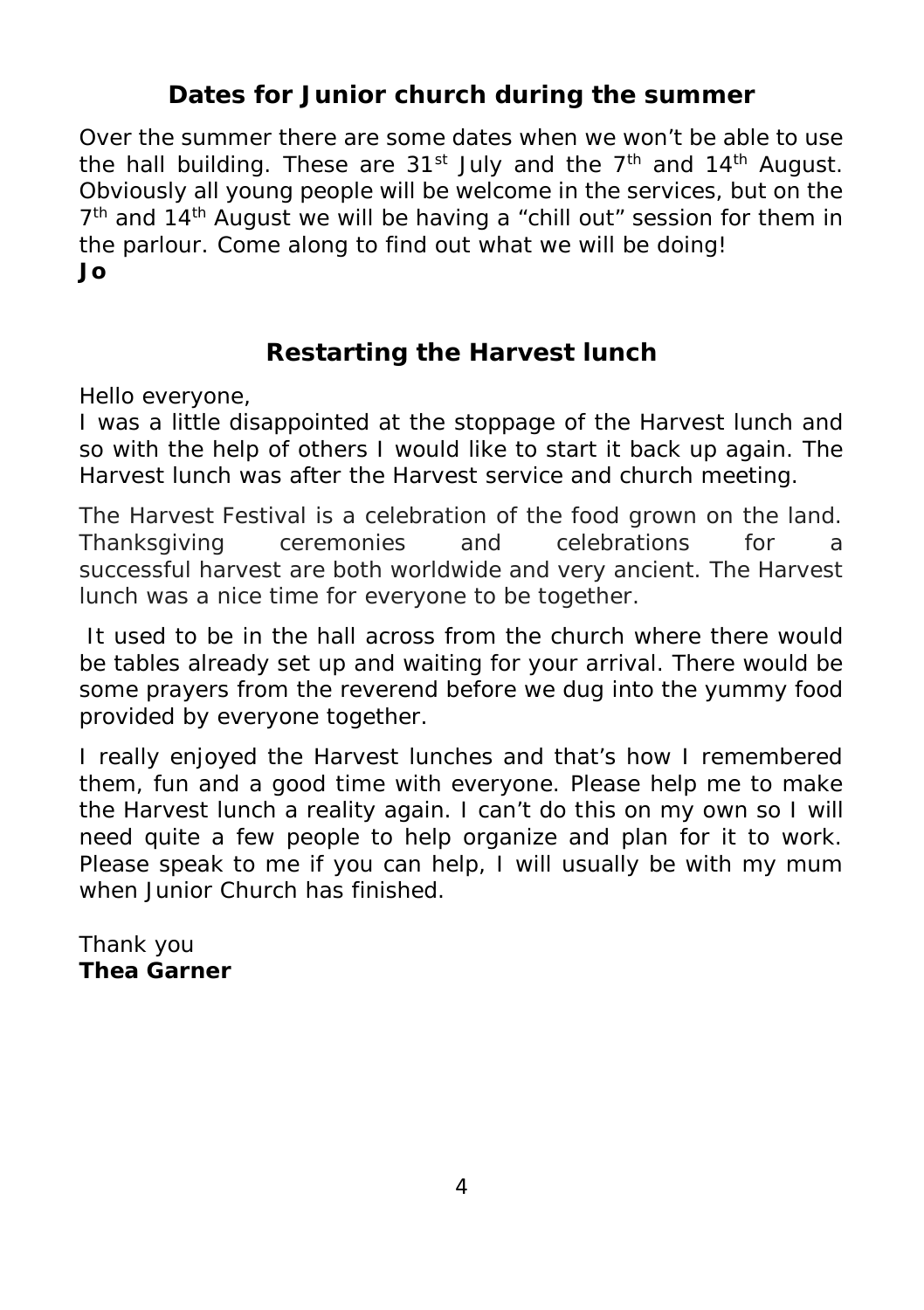**'A Summer Romance'**

.

*Bright as a rose when first it's new, But love grows old, and sometimes cold, and fades away like the morning dew.*

A summer concert and buffet supper given by the New Essex Choir Saturday 9<sup>th</sup> July 2016 at 7.30 pm in the church.

*Sunrise, sunset, the green leaves of summer, edelweiss, bright tulips, nights of stars and nights of love – summertime.*

Songs by Quilter, Rogers and Hammerstein, Offenbach, Roberton, Rutter and others.

Tickets £12 from Brian Taylor or on the door

## **Church Gardens**

We are proud that the grounds around the church provide an area of greenness and tranquility in our urban and sometimes untidy landscape. The grass is mown regularly and the litter removed but there is always more to be done. The periodic work mornings are used for the bigger tasks but more volunteers are needed to keep the weeds at bay and the shrubs pruned.

Could you help? It might be pulling up a few weeds as you pass, or an hour clipping overgrown bushes, or tending a particular area as needed. Please talk to me (Brian Taylor) if you are able to help in any way.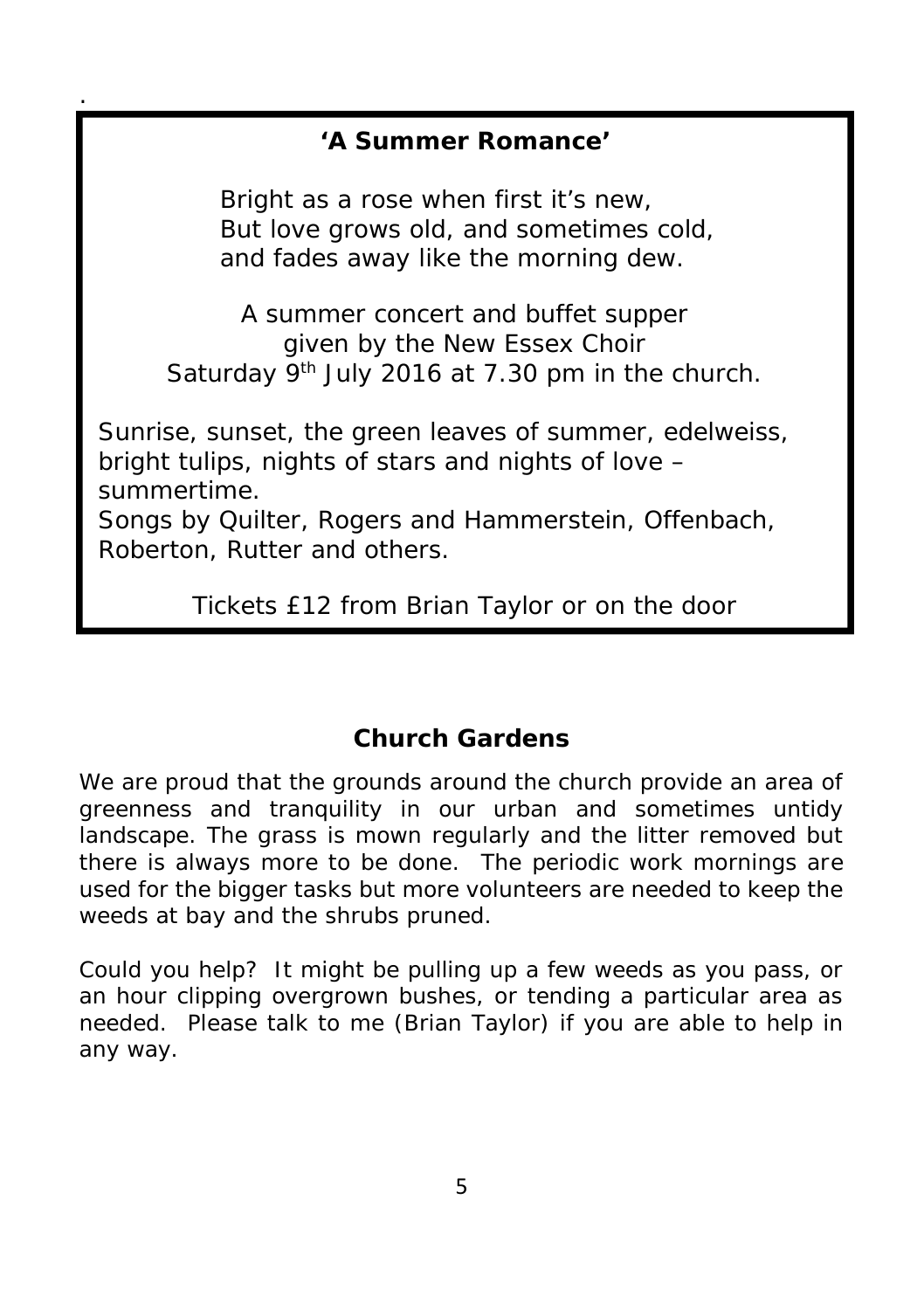#### **Annual General Meetings**

The Scout Group had its AGM recently and we were pleased that 50% of the Cub parents attended. Copies of the Annual Report and Accounts are available for anyone who would like them – just ask.

We were very sorry to have to say goodbye to our Treasurer, Julie Nagle, who is moving out of the area. Julie took over from Peter Foster just two years ago but has managed our accounts to the satisfaction of our auditor (Nick Foster – to whom many thanks). We appealed for someone to take over at the meeting without much conviction but were delighted when one of the Cub parents, Rob Mohammed, agreed to take over.

The rest of the management team remains the same with Mike Seviour as Group Scout Leader, myself as Chairman, Andrew Marriott as our excellent Secretary, Jerry Foster as Quartermaster and Manji Gami, Tony Holton, Maggie Smith and Colin Runeckles (Gift Aid Secretary) making up the rest of the Executive.

2015 was not a good year for the Scout Group as sadly, we had to close both the Beaver Colony and the Scout Troop. In both cases, this was due to attendance dropping to a level which made the sections no longer viable and also due to a lack of leaders.

We remain hopeful that both sections can be reformed, but this is entirely dependent on us finding new leaders. We have had some success in this respect and are pleased to welcome Akhil Kumar to the Group as an Assistant Leader. Akhil was a Cub and a Scout in our Group and it's good to see him returning as a leader.

The Cub section continues to flourish under Reenit Shah's leadership and we are pleased that Akhil has agreed to join the Pack as Assistant Leader until there are enough older Cubs to enable the Troop to be restarted. This, however, is dependent on finding new leaders as Akhil will not be able to run a Scout section on his own. We have had a couple of enquiries from parents of boys of Beaver age so this is next area we shall need to address. We may have some good news in this respect as well – just look out in future editions of the Newsletter. Any support you can give us in finding new leaders will be greatly appreciated.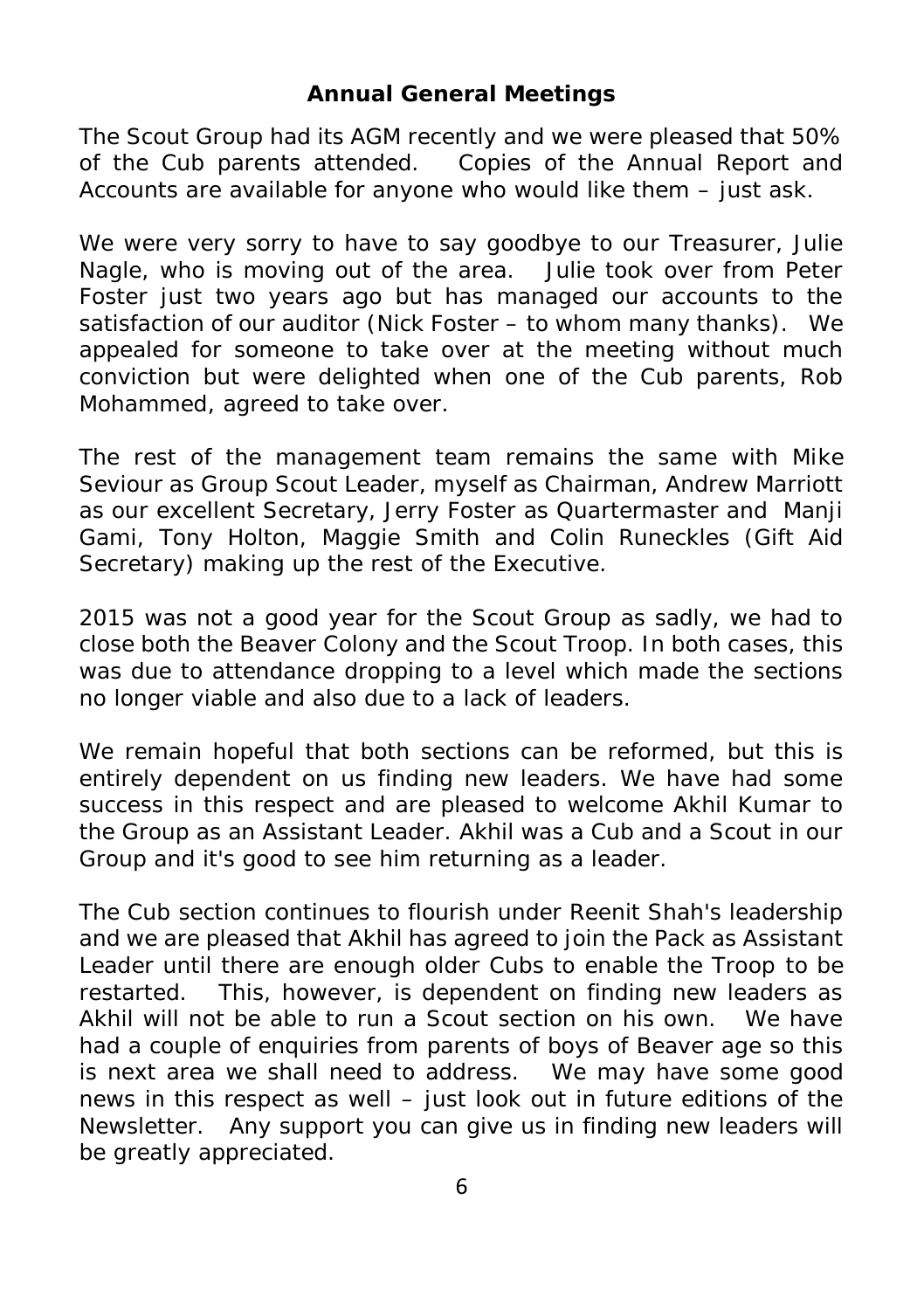This, of course, is the season for AGMs. Audrey and I have been to five. In March the Church Annual Meeting (an AGM by any other name) and in May the Redbridge Social Centre's meeting. In June was the turn of the Scouts – first the District of which I was Chairman, then the County where all we had to do was eat the refreshments and listen and finally the Group's meeting.

You will not be surprised to learn that we are now **AGM'd OUT** *John Taylor*

**Peertalk Update - Submitted by Corinne Smith.**

Stephen and Philippa Normanton have now returned from their 3 Month sabbatical during which they have been writing material for the new Peertalk website which is now available on www.peertalk.org.uk.

They are also working towards making Peertalk a charitable organization and are seeking suitable trustees.

The first two awareness days at Preston and Huddersfield had plenty of spaces available. It is hoped that more people will attend the final two days in the Autumn at Newcastle and Cumbria districts.

Thank you for your continued support and prayers.

*Liz.*

*Peertalk administrator*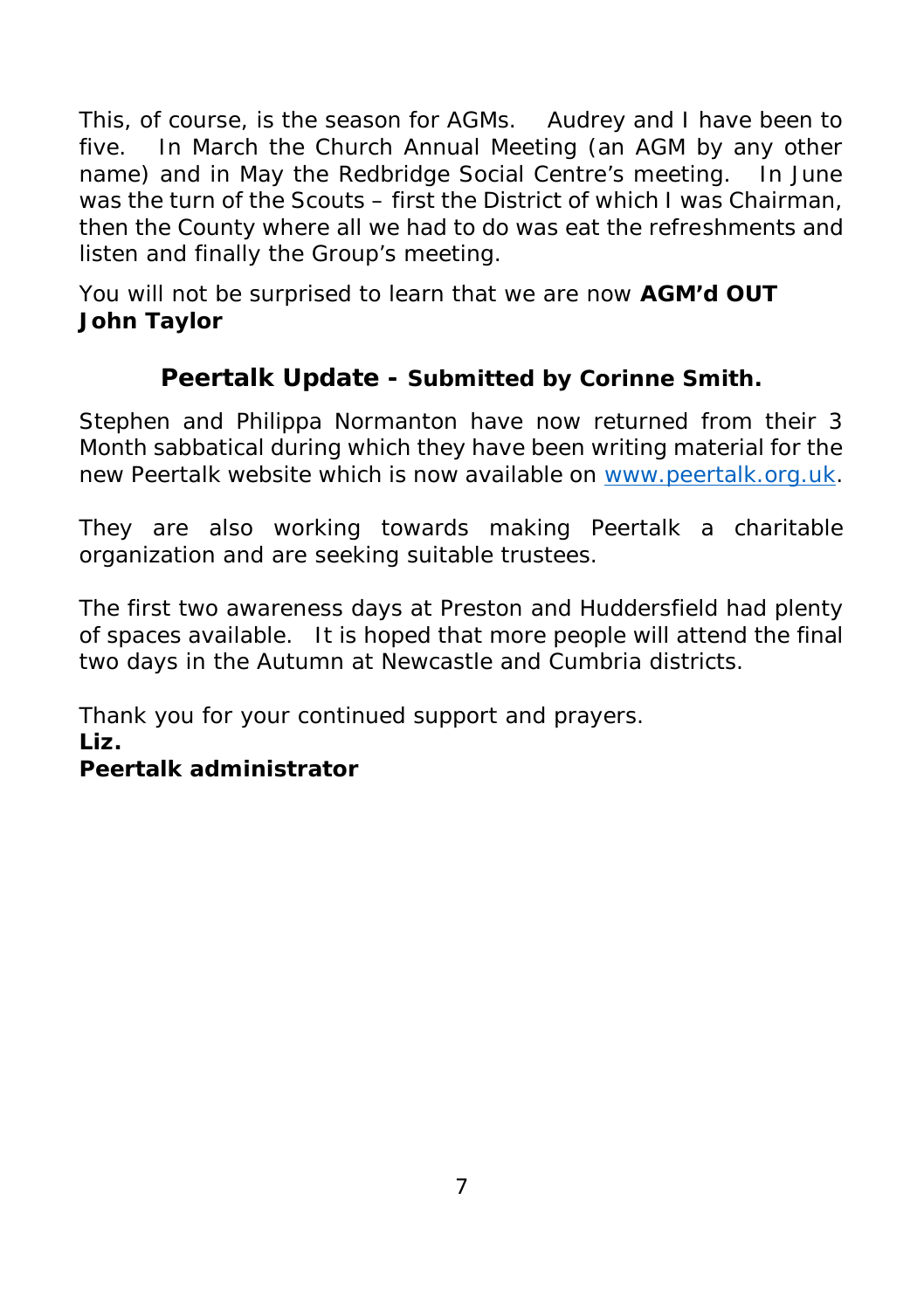# **CHURCH DIARY**

# **July**

| Sun | 3 <sup>rd</sup>    | 11.15am          | Church anniversary led by<br>Mr. Tony Miller.<br>Followed by our annual BBQ<br>At The Rodings scout base in<br>Roding Lane South, Redbridge. |
|-----|--------------------|------------------|----------------------------------------------------------------------------------------------------------------------------------------------|
| Sun | $10^{\sf th}$      | 11.15am          | Action for Children Sunday<br>Led by Jo Wright and the Junior<br>Church. With a speaker from<br>Action for Children.                         |
| Fri | 15 <sup>th</sup>   | 10.30am          | Coffee Morning at the Gardeners<br>Café, Valentines Mansion,<br>Emerson Road, Gants Hill.                                                    |
| Sun | $17^{\text{th}}$   | 11.15am          | <b>Morning Service</b><br>With Holy Communion led by<br>Revd. Bernardino Mandlate                                                            |
|     |                    | Sun 24th 11.15am | Morning Service led by<br>Mr. Collins Frimpong-Manso.                                                                                        |
| Sun | $31$ <sup>st</sup> | 11.15am          | Morning Service led by<br>Ms Foluso Egbo.                                                                                                    |